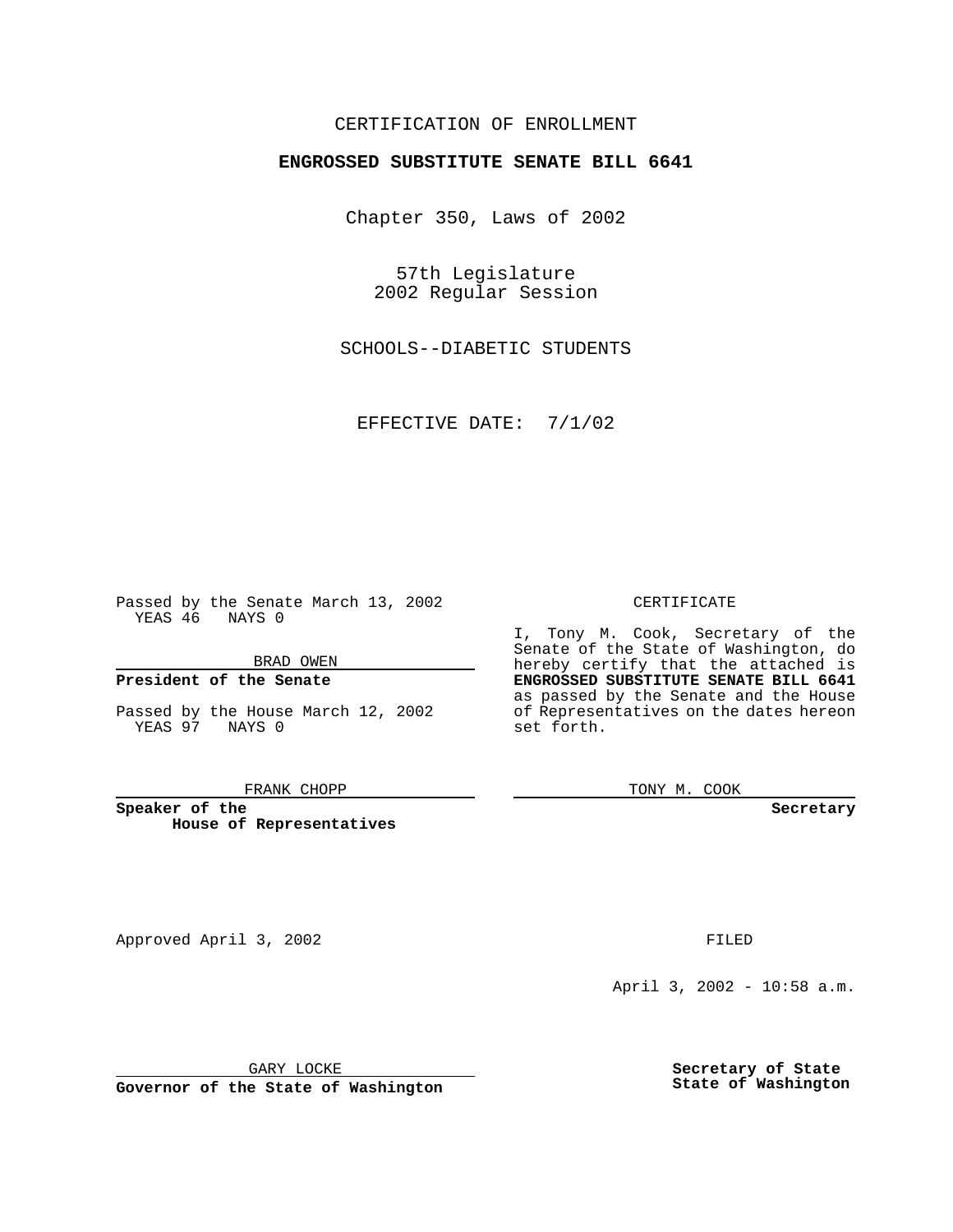## **ENGROSSED SUBSTITUTE SENATE BILL 6641** \_\_\_\_\_\_\_\_\_\_\_\_\_\_\_\_\_\_\_\_\_\_\_\_\_\_\_\_\_\_\_\_\_\_\_\_\_\_\_\_\_\_\_\_\_\_\_

\_\_\_\_\_\_\_\_\_\_\_\_\_\_\_\_\_\_\_\_\_\_\_\_\_\_\_\_\_\_\_\_\_\_\_\_\_\_\_\_\_\_\_\_\_\_\_

AS AMENDED BY THE HOUSE

Passed Legislature - 2002 Regular Session

### **State of Washington 57th Legislature 2002 Regular Session**

**By** Senate Committee on Education (originally sponsored by Senators McAuliffe and Thibaudeau)

READ FIRST TIME 02/07/2002.

1 AN ACT Relating to accommodating children with diabetes in schools; adding new sections to chapter 28A.210 RCW; creating a new section; and providing an effective date.

BE IT ENACTED BY THE LEGISLATURE OF THE STATE OF WASHINGTON:

 NEW SECTION. **Sec. 1.** A new section is added to chapter 28A.210 RCW to read as follows:

 The legislature finds that diabetes imposes significant health risks to students enrolled in the state's public schools and that providing for the medical needs of students with diabetes is crucial to ensure both the safety of students with diabetes and their ability to obtain the education guaranteed to all citizens of the state. The legislature also finds that children with diabetes can and should be provided with a safe learning environment and access to all other nonacademic school sponsored activities. The legislature further finds that an individual health plan for each child with diabetes should be in place in the student's school and should include provisions for a parental signed release form, medical equipment and storage capacity, and exceptions from school policies, school schedule, meals and eating, disaster preparedness, inservice training for staff, legal documents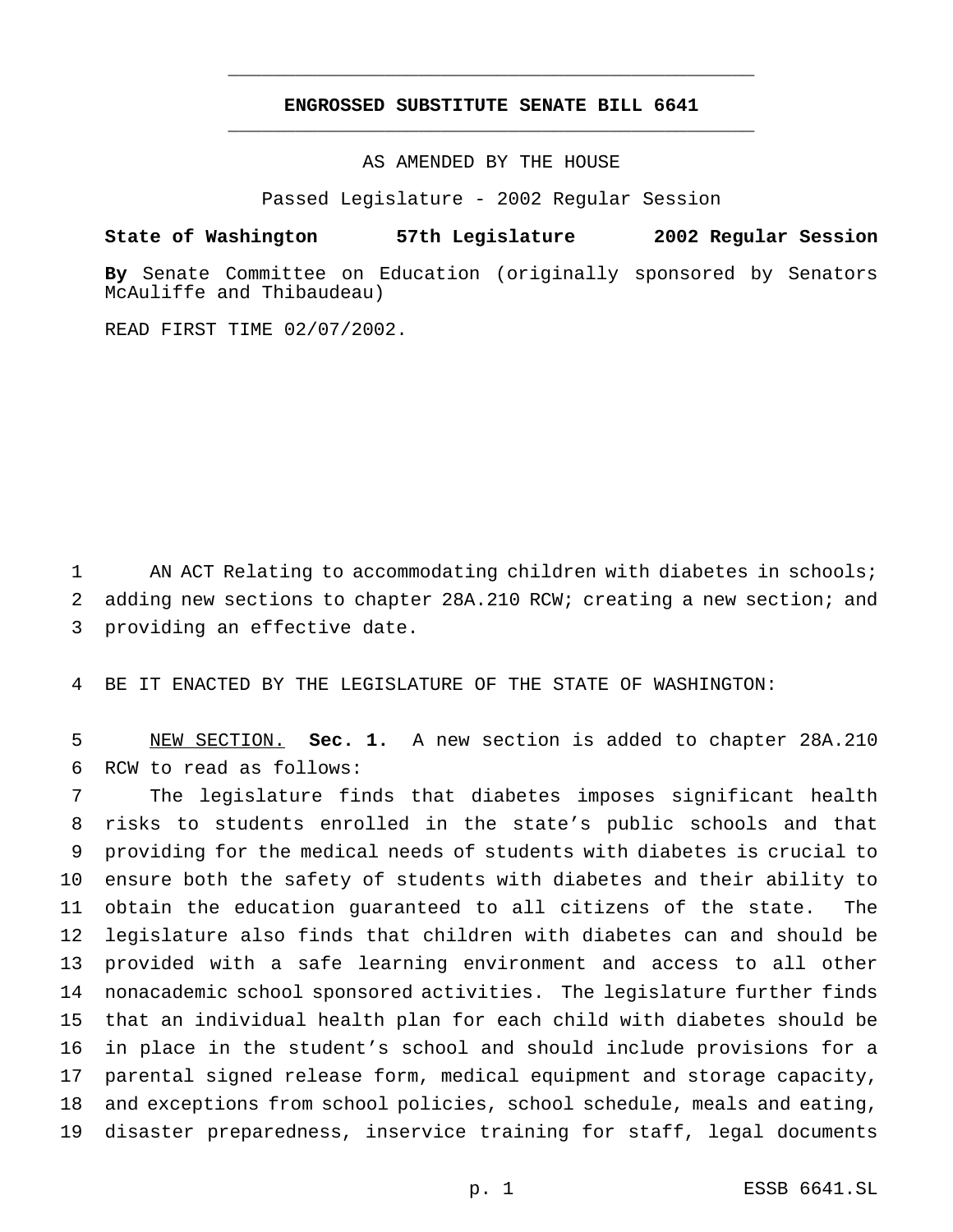for parent-designated adults who may provide care, as needed, and personnel guidelines describing who may assume responsibility for activities contained in the student's individual health plan.

 NEW SECTION. **Sec. 2.** A new section is added to chapter 28A.210 RCW to read as follows:

 (1) School districts shall provide individual health plans for students with diabetes, subject to the following conditions:

 (a) The board of directors of the school district shall adopt policies to be followed for students with diabetes. The policies shall include, but need not be limited to:

(i) The acquisition of parent requests and instructions;

 (ii) The acquisition of orders from licensed health professionals prescribing within the scope of their prescriptive authority for monitoring and treatment at school;

 (iii) The provision for storage of medical equipment and medication 16 provided by the parent;

 (iv) The provision for students to perform blood glucose tests, administer insulin, treat hypoglycemia and hyperglycemia, and have easy access to necessary supplies and equipment to perform monitoring and treatment functions as specified in the individual health plan. The policies shall include the option for students to carry on their persons the necessary supplies and equipment and the option to perform monitoring and treatment functions anywhere on school grounds including 24 the students' classrooms, and at school-sponsored events;

 (v) The establishment of school policy exceptions necessary to accommodate the students' needs to eat whenever and wherever necessary, have easy, unrestricted access to water and bathroom use, have provisions made for parties at school when food is served, eat meals and snacks on time, and other necessary exceptions as described in the individual health plan;

 (vi) The assurance that school meals are never withheld because of nonpayment of fees or disciplinary action;

 (vii) A description of the students' school day schedules for timing of meals, snacks, blood sugar testing, insulin injections, and related activities;

(viii) The development of individual emergency plans;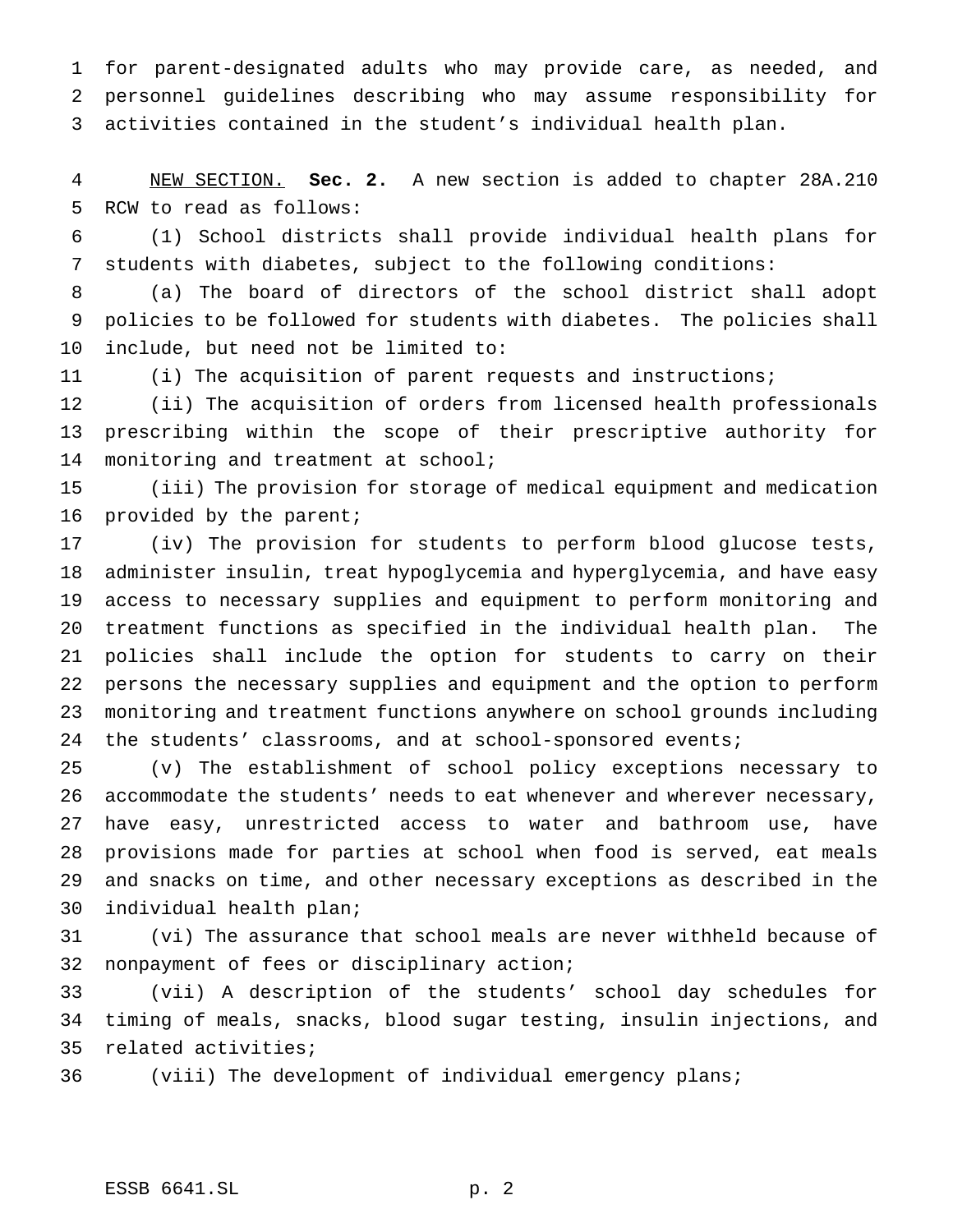(ix) The distribution of the individual health plan to appropriate staff based on the students' needs and staff level of contact with the students;

 (x) The possession of legal documents for parent-designated adults to provide care, if needed; and

 (xi) The updating of the individual health plan at least annually 7 or more frequently, as needed; and

 (b) The board of directors, in the course of developing the policies in (a) of this subsection, shall seek advice from one or more licensed physicians or nurses or diabetes educators who are nationally certified.

 (2)(a) For the purposes of this section, "parent-designated adult" means a volunteer, who may be a school district employee, who receives additional training from a health care professional or expert in diabetic care selected by the parents, and who provides care for the child consistent with the individual health plan.

 (b) To be eligible to be a parent-designated adult, a school district employee not licensed under chapter 18.79 RCW shall file, without coercion by the employer, a voluntary written, current, and unexpired letter of intent stating the employee's willingness to be a parent-designated adult. If a school employee who is not licensed under chapter 18.79 RCW chooses not to file a letter under this section, the employee shall not be subject to any employer reprisal or disciplinary action for refusing to file a letter.

 (3) The board of directors shall designate a professional person licensed under chapter 18.71, 18.57, or 18.79 RCW as it applies to registered nurses and advanced registered nurse practitioners, to consult and coordinate with the student's parents and health care provider, and train and supervise the appropriate school district personnel in proper procedures for care for students with diabetes to ensure a safe, therapeutic learning environment. Training may also be provided by a diabetes educator who is nationally certified. Parent- designated adults who are school employees are required to receive the training provided under this subsection. Parent-designated adults who are not school employees shall show evidence of comparable training. The parent-designated adult must also receive additional training as established in subsection (2)(a) of this section for the additional care the parents have authorized the parent-designated adult to provide. The professional person designated under this subsection is